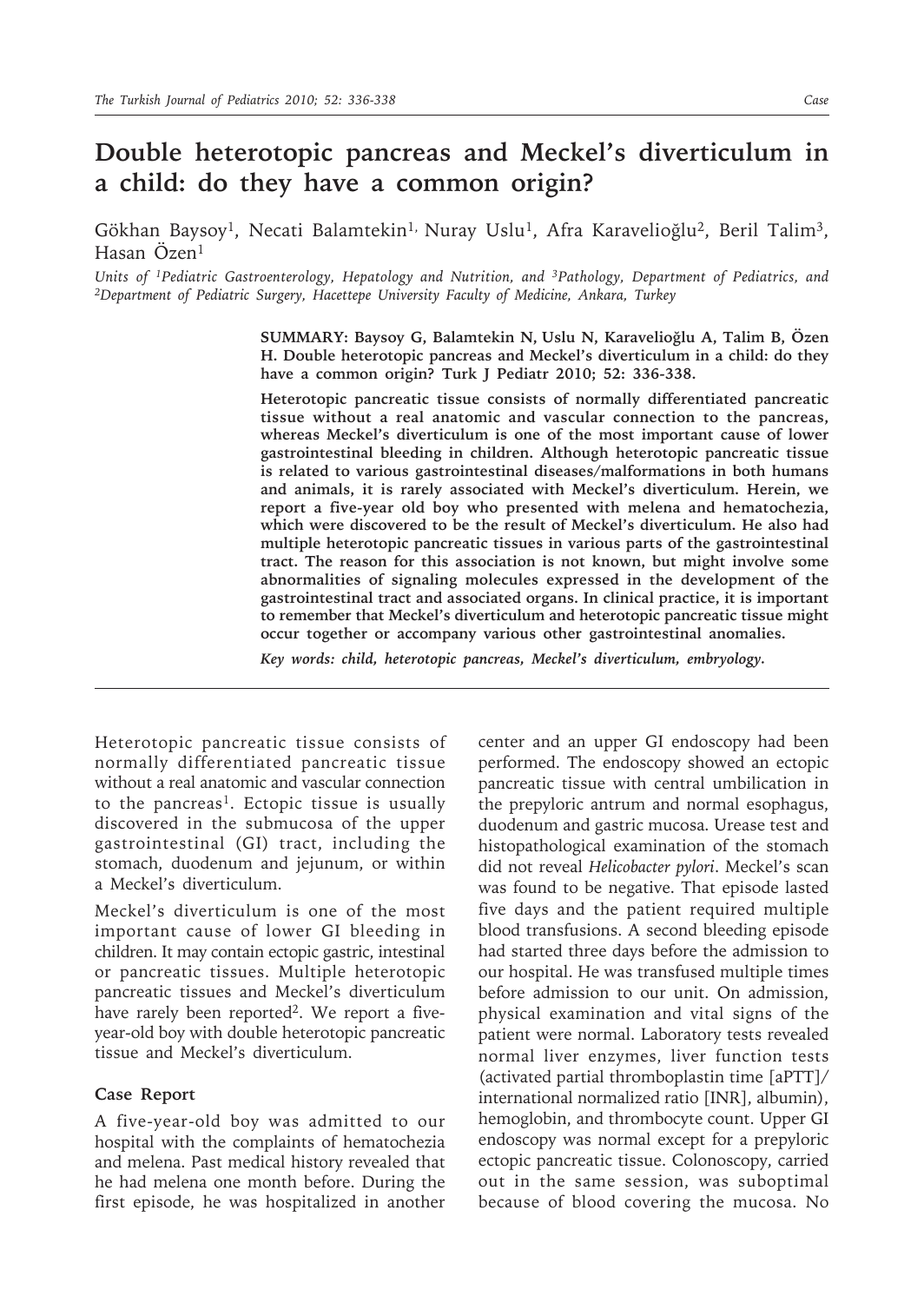mucosal lesions could be seen within the colon up to the cecum. Terminal ileum could not be intubated. Tc-99m–labeled red blood cell scintigraphy showed an active bleeding site in the right lower quadrant around the terminal ileum.

On the suspicion of Meckel's diverticulum, he was operated. During the operation, a Meckel's diverticulum, 35 cm proximal to the ileocecal valve, was localized and dissected. Histopathological examination showed ectopic gastric tissue within the diverticulum. During abdominal exploration, a nodular mass was palpated 15 cm distal to the Treitz ligament within the intestinal wall. The bowel segment containing this mass was resected and an anastomosis was performed between the two bowel segments. Histopathological evaluation of this resected bowel segment revealed pancreatic tissue in the submucosa, lined by intestinal mucosa (Fig. 1). The postoperative course was uneventful, and he was discharged symptom-free.

## **Discussion**

Heterotopic pancreatic tissue is usually asymptomatic and submucosally located, and is usually discovered incidentally in the upper GI tract during endoscopy, surgery or autopsy<sup>1</sup>. It may sometimes cause symptoms such as inflammation (pancreatitis), bleeding, malignant transformation in adults, and intussusception



Figure 1. Submucosal pancreatic acini beneath intestinal mucosa represented in upper part (hematoxylin & eosin stain, original magnification x 10).

in children, leading to the diagnosis<sup>3-6</sup>. Occasionally, heterotopic pancreatic tissue may be subserosal<sup>4,7</sup>.

Heterotopic pancreatic tissue is usually solitary; however, it may be multiple in some cases $2,3$ . In a report by Ogata et al.<sup>3</sup>, the authors stated that 2 out of 12 patients had more than one heterotopic pancreatic tissue. Four patients had heterotopic tissue within Meckel's diverticulum, and one of them also had extradiverticular pancreatic tissue. Our patient had double heterotopic pancreatic tissue apart from Meckel's diverticulum. They did not cause any symptoms in our patient and were detected during the investigation for GI bleeding.

Heterotopic pancreatic tissue is related to various GI diseases/malformations in both humans and animals3. Congenital diaphragmatic hernia, hypertrophic pyloric stenosis, malrotation, jejunal atresia, choledochal cysts, biliary atresia, and Meckel's diverticulum were reported to occur with Heterotopic pancreas in humans<sup>3</sup>. Presence of heterotopic pancreatic tissue with other GI system malformations may indicate a common embryological origin.

Meckel's diverticulum is the most common omphalomesenteric abnormality and is said to occur in 2-3% of the population<sup>8</sup>. It occurs after the 10<sup>th</sup> week of embryogenesis after the returning of the midgut into the abdominal cavity8. Painless and profuse bleeding and intussusceptions are important complications of Meckel's diverticulum. Although diverticulum is in connection with the intestines, it mostly contains non-intestinal cells such as gastric, pancreatic, and/or hepatic cells. Bossard et al.<sup>9</sup> suggested that these cells might have escaped from the normal restriction of the intestinal programming, causing the formation of other endodermal cells. Although the concurrence of Meckel's diverticulum and pancreatic heterotopia was previously reported either as heterotopic tissue within the diverticulum or outside the diverticulum<sup>10</sup>, the link between pancreatic heterotopia and Meckel's diverticulum is not known. It is not known if this coexistence is coincidental or an associated condition. Improper molecular signaling throughout the GI tract might underlie the concurrent appearance of these anomalies.